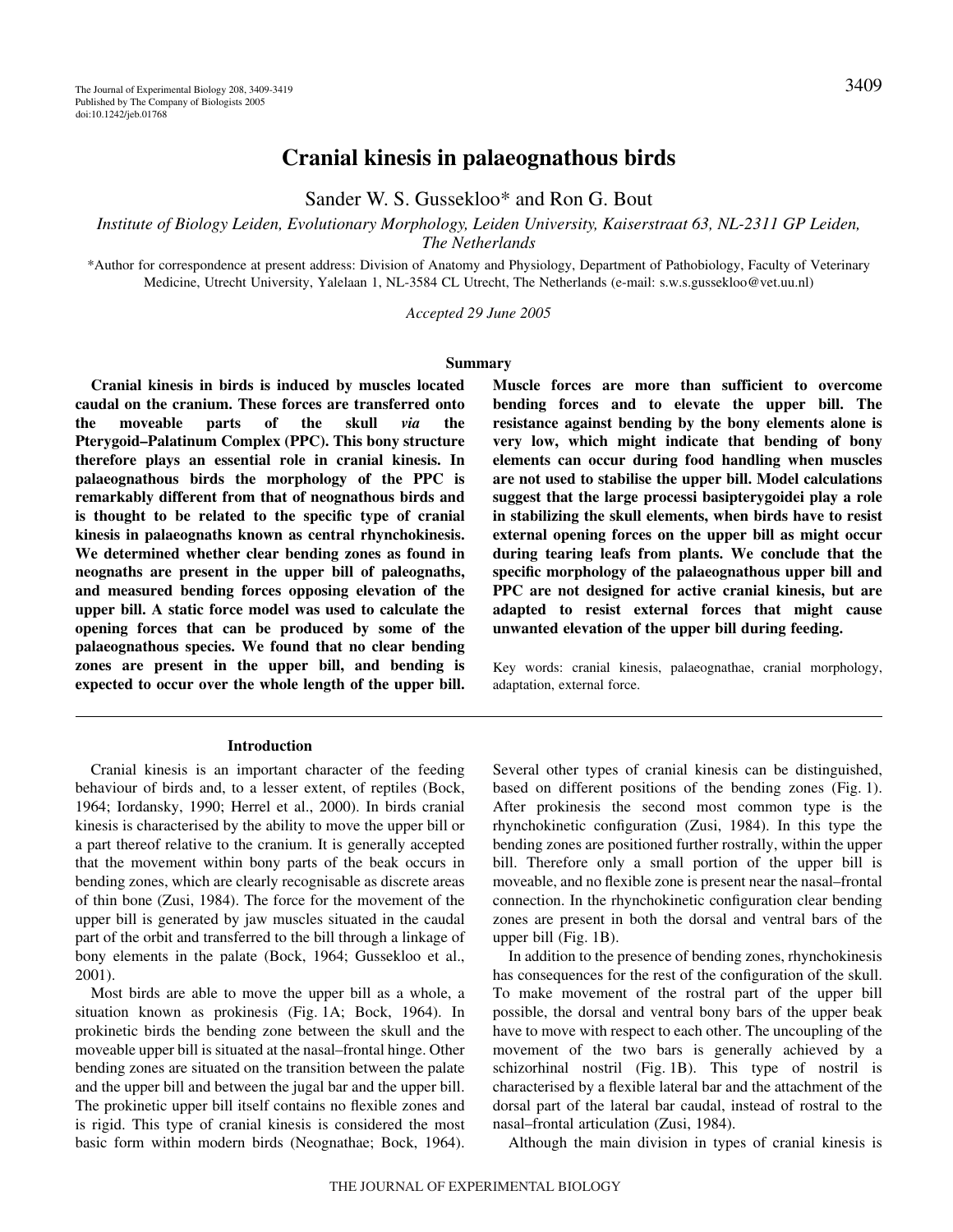# 3410 S. W. S. Gussekloo and R. G. Bout



Fig. 1. Types of cranial kinesis in birds. (A) prokinesis, (B) distal rhynchokinesis and (C) central rhynchokinesis. Skull outlines are given in lateral view. Black triangles indicate the main area of rotation, multiple triangles in a single element indicate the boundaries of an bending zone. The triangle in A indicates the nasal–frontal articulation. Arrows indicate the lateral (nasal) bar of the upper bill, which is incomplete in C. Ligament is shown in grey. (Adapted from Zusi, 1984.)

between prokinetic and rhynchokinetic skulls, a number of sub-divisions are recognized within the rhynchokinetic skulls, which are characterized by different positions of the flexible zones in the dorsal and ventral bar (Zusi, 1984). In most of these types of rhynchokinetic skulls a schizorhinal nostril is present, except in central rhynchokinesis in which a holorhinal nostril is found, which has a configuration similar to that of the nostril in the prokinetic morphology. In this type of skulls uncoupling of the dorsal and ventral bar is achieved by a reduction of the lateral bar, resulting in a ligamentous part in the lateral bar of the upper bill (Fig. 1C). Bühler (1981) has described the bending zones in the central rhynchokinetic configuration to be long and located near the center of the upper bill. This description of the bending zones in central rhynchokinesis is endorsed by Zusi (1984), but it is unclear how the position of these bending zones was determined. It is remarkable that this type of rhynchokinesis is described for one avian taxon only: the Palaeognathae. Central rhynchokinesis is therefore also referred to as palaeognathous rhynchokinesis. The conclusion that palaeognathous birds might be rhynchokinetic has been drawn mainly from analyses of skull only. Recently, however, behavioural data showed that bending actually occurs in the upper bill of the Palaeognathae



Fig. 2. Ventral view of the skull of a rhea. A, vomer; B, palatinum; C, rostrum parasphenoidale; D, processus basipterygoideus; E, pterygoid; F, quadrate.

during feeding. The data also showed that bending occurs in a large area, confirming the description of central rhynchokinesis (Gussekloo and Bout, 2005).

The Palaeognathae is one of the taxa of the most basal subdivision within the taxon Aves (Cracraft, 1974; Sibley and Ahlquist, 1990). This basal subdivision divides the taxon Aves into the Palaeognathae and the Neognathae. The Palaeognathae is a small taxon, approximately 60 species, *vs* 8000 species in the Neognathae. Only a few, mainly cranial, morphological characters distinguish the Palaeognathae from the Neognathae (Olson, 1985). The most important character is the presence of the palaeognathous Pterygoid–Palate Complex (PPC, Fig. 2; Gussekloo and Zweers, 1999) also known as the palaeognathous (=dromaeognathous) palate (Huxley, 1867). The PPC consists of the bony elements pterygoid, palatinum and vomer. In Palaeognathae the PPC is rigid and lacks the flexible articulations between elements found in Neognathae (McDowell, 1948; Bock, 1963).

In birds in general the PPC, in combination with the quadrate, has a clear function in the movement of the upper bill. The movement of the upper bill is caused by a forward rotation of the quadrate, which is transferred to the upper bill *via* the PPC (Bock, 1964; Gussekloo et al., 2001). It has always been assumed that the PPC in the Palaeognathae serves the same function, but that a specialised morphology of the PPC is required for effective central rhynchokinesis (Bock, 1963; Hofer, 1954; Simonetta, 1960). Recently it has been shown that the movement patterns of the neognathous and palaeognathous PPC are comparable (Gussekloo et al., 2001). This contradicts the hypothesis that there is a functional relationship between the type of cranial kinesis and the specific morphology of the palaeognathous palate. Without a clear relationship between the morphology of the PPC and central rhynchokinesis the origin of the palaeognathous PPC might be completely different.

Several advantages of a kinetic skull have been suggested (see Zusi, 1993), including higher biting forces (Zweers et al., 1997) and higher closing speeds (Herrel et al., 2000). However, the functional interpretation of cranial kinesis in birds is still problematic and a general explanation might not hold. While for some taxa, such as the Charadriiformes, the type of cranial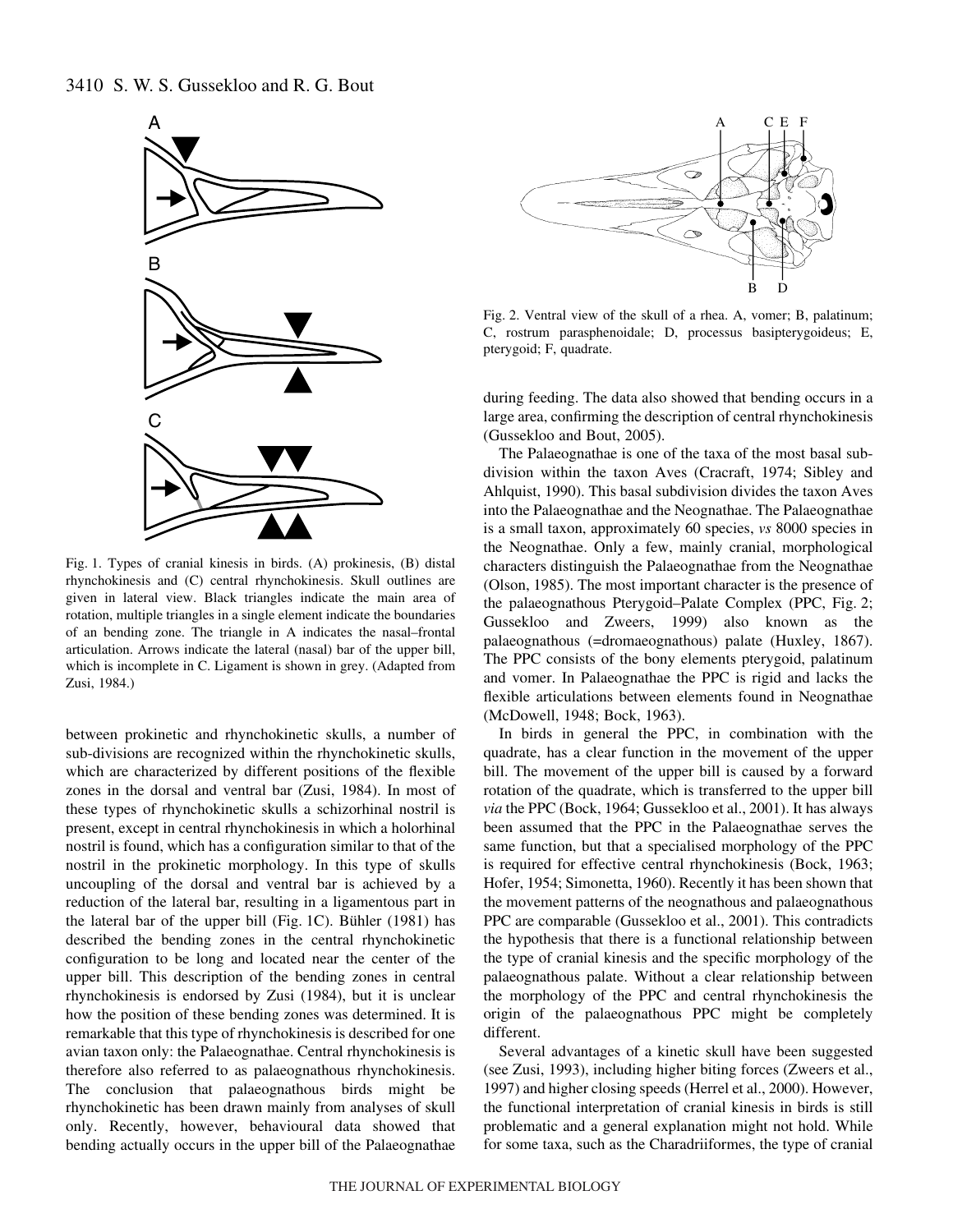kinesis is linked to specific ways of feeding (Zusi, 1984; Kooloos et al., 1989; Zweers and Gerritsen, 1997), cranial kinesis may be an inherent feature of the design of the skull in others (Bout and Zweers, 2001; Herrel et al., 2000). At present the exact role of cranial kinesis in the feeding behaviour of the Palaeognathae is unknown, although it is clear that it does not have the same function as in Charadriiformes, which use rhynchokinesis to catch prey that is buried in the substrate (Gussekloo and Bout, 2005).

Since it seems that there is no direct connection between the palaeognathous PPC and rhynchokinesis, we must consider other options with respect to the origin of the specific morphology of the palaeognathous PPC. When looking at bending in the upper bill there are two options: the upper bill may either bend intentionally by applying muscle force (as in Charadriiformes), or the upper bill can bend as a result of external forces when picking up food items. In living animals these external forces might be counteracted by muscle force, but this will not be noticed when only looking at osteological specimens. In that case a non-rigid configuration may be falsely identified as adapted to induced rhynchokinesis.

To determine whether the skull of the Palaeognathae is truly adapted to induced (active) rhynchokinesis we test whether the morphology of the skulls of the Palaeognathae fits the requirements for effective rhynchokinesis on the basis of a number of characters found in known rhynchokinetic birds, such as Charadriiformes (Zusi, 1984; Gerritsen, 1988). The specific characters of known rhynchokinetic species are: (1) the presence of an uncoupling of the movement of the dorsal and ventral bar, (2) the presence of clear bending zones in both the ventral and dorsal bar of the upper bill, and (3) a configuration of muscles and bony elements in the skull that results in sufficient force output to open the upper bill. The uncoupling of the dorsal and ventral bar in the Palaeognathae is achieved by a ligamentous part in the lateral bar and has been described before (Fig. 1C; Bock, 1963, 1964; Zusi, 1984). Therefore we only address the presence of bending zones and analyses of forces.

To test the alternative hypothesis in which the palaeognathae possess an upper bill morphology that is intrinsically flexible and actively stabilised by muscle force, we analysed the intrinsic resistance against bending during closing of the bill, and the amount of muscle force that can be used to stabilise the upper bill. By comparing the data we determined whether the Palaeognathae are truly rhynchokinetic or that the characters of the upper bill and PPC are the result of other factors, and try to elucidate the possible function of the specific upper bill configuration of the Palaeognathae.

### **Materials and methods**

Three species of palaeognathous birds were used for the analysis: the ostrich *Struthio camelus* L. from Africa, the greater rhea *Rhea americana* (L.) from South America and the emu *Dromaius novaehollandiae* Latham from Australia. Two specimens of both the emu and rhea and three specimens of the ostrich were used. All specimens were heads of adult

# *Cranial kinesis in palaeognathous birds* 3411

deceased birds, which had been stored at a temperature of –20°C and defrosted completely before the experiments. For force measurements on the upper bill (see below) the skin of the cranium was removed to facilitate fixation in the experimental set-up. The integument of the bill and all other parts of the skull were kept intact. After the force measurements the skulls were dissected for the muscle and skull measurements, and for histological processing.

## *Skull measurements*

To test whether flexible zones are present in the upper bill of the palaeognathous birds the thickness of the ventral and dorsal elements was measured. The measurements were performed on both sides of the specimens used for the force measurements. The thickness of both ventral bars and the dorsal bar were measured using a digital calliper rule (Sylvac, Crissier, Switzerland; accuracy 0.01 mm). One ostrich bill was used to make transverse sections, which were stained according to the van Gieson technique (Bradbury and Keith, 1990) and used to measure the thickness of the dorsal and ventral bars more accurately under a dissection microscope using a measuring eyepiece. For comparison, the thickness of the dorsal and ventral bars were measured in a similar way in transverse sections of the bills of the purple sandpiper *Calidris maritima* (Brunnich) and the sanderling *Calidris alba* (Pallas), which have a clear distal rhynchokinetic skull. All thickness measurements were scaled to the head width, measured at the quadrato–jugal articulation, to eliminate potential size differences between individuals.

### *Intrinsic force measurements of the upper bill*

The forces necessary to elevate the upper bill were measured using a force transducer (Aikoh, Osaka, Japan). The head was fixed with screws on each side, and a bar was attached to the skull to prevent dorso-ventral rotation (Fig. 3). The force transducer was attached to the tip of the upper bill. For elevation a small hook was attached to the upper bill and the force transducer was slowly moved upward by a step motor. The force transducer moved with a speed of  $5 \text{ mm s}^{-1}$  while elevation force and distance were recorded continuously. During the experiments the skull was videotaped from a lateral viewpoint. These recordings were later used to determine the position of maximal bending due to external forces. All experiments were performed at room temperature.

## *Muscle forces*

The jaw muscles acting in feeding behaviour can be divided into five major functional groups: (1) opener of the lower bill (musculus depressor mandibulae), (2) closer of the upper and lower bill acting on the pterygoids and lower jaw (musculus pterygoideus), (3) closers of the lower bill (musculus adductor mandibulae externus complex), (4) closers of the upper and lower bill acting on the quadrates (adductor complex of the quadrate: musculus pseudotemporalis profundus and musculus adductor mandibulae ossis quadrati), and (5) opener/elevator of the upper bill (protractor complex of the quadrate: musculus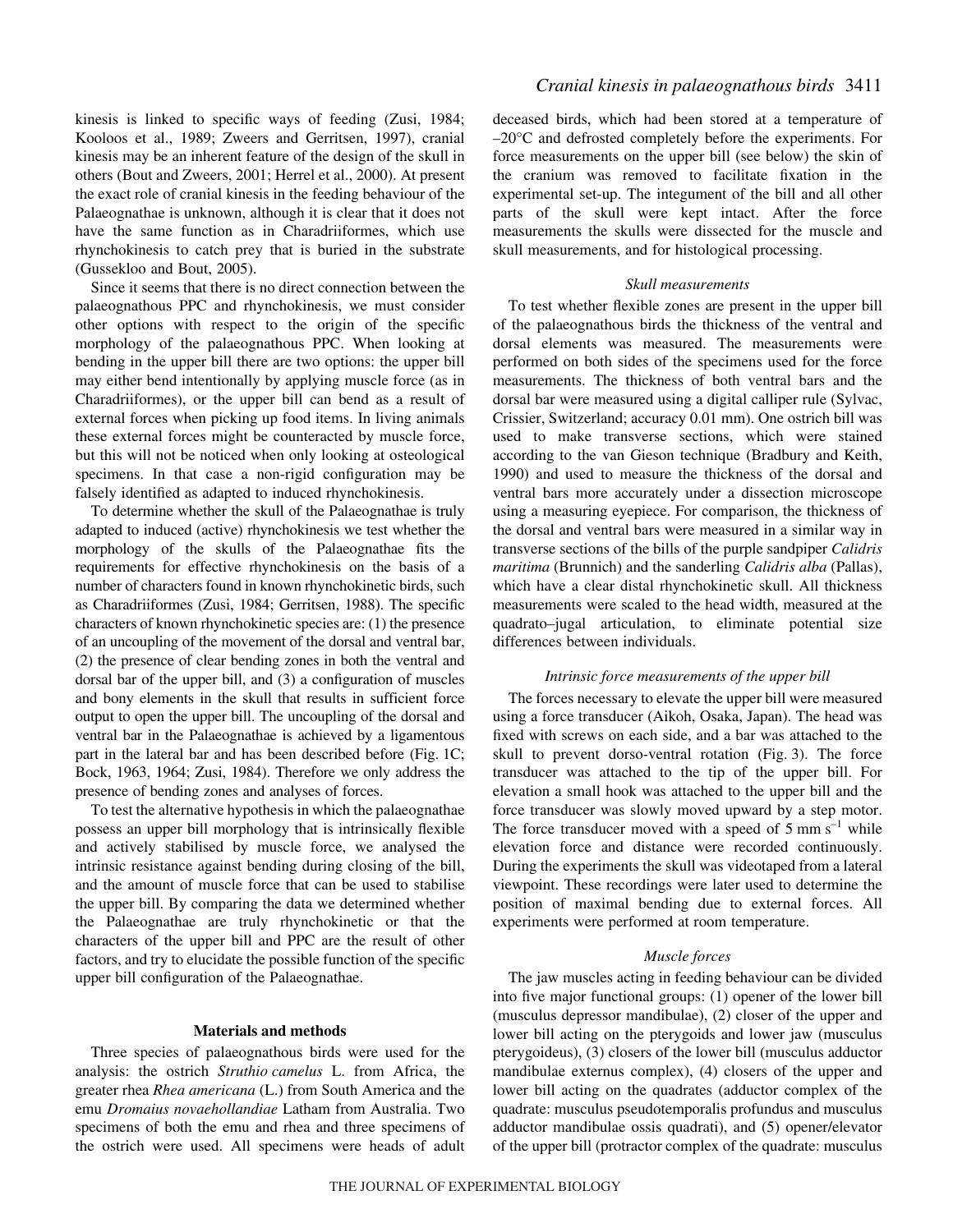

Fig. 3. Experimental set-up in lateral view. A, fixation rods; B, step motor; C, force transducer; D, experimental object.

protractor pterygoideus et quadrati). The lines of action of the different muscles are given in Fig. 4. The jaw muscules of the palaeognathae have a very simple morphology and are all mostly parallel fibred (Webb, 1957; unpublished data). Therefore the maximum contraction force of each muscle can be estimated using the physiological cross section area. Maximal muscle forces were calculated according to the formula:  $F_{\text{max}}=m/(l\rho)M_c$ , where  $F_{\text{max}}=m\alpha$  muscle force (N); *m*=muscle mass (kg); *l*=mean fibre length (m); ρ=muscle density  $(1000 \text{ kg m}^{-3})$ ; M<sub>c</sub>=muscle stress constant  $(330\times10^3\,\mathrm{N}\,\mathrm{m}^{-2})$ ; Emerson, 1985). After the force measurements, the specimens were dissected and each muscle was weighed. Fibre lengths were determined using the fibredissecting technique of Gaunt and Gans (1990). Maximal muscle forces were estimated from the muscle mass and the mean fibre length of 25 muscle fibres. For each of the muscle complexes, the masses, fibre lengths and maximal forces are given in Table 1.

### *Model*

The estimated maximal muscle forces were used to calculate the opening and closing force that can be exerted on the upper bill, and the maximal biting force. These forces were calculated using an adapted version of a two-dimensional (2D) model of the avian jaw apparatus (Bout and Zweers, 2001) and included the skull represented as a four-bar system, the lower jaw (Fig. 4) and the reaction force at the processus basipterygoideus (Fig. 2). Such a 2D model follows accurately the three-dimensional measured movement of skull elements in several types of avian cranial kinesis (Gussekloo et al., 2001). The bars represented the quadrate, the PPC, the caudal side of the moveable part of the upper bill, and the (stationary)



Fig. 4. Schematic representation of the skull of three species of Paleognathae. (A) Ostrich *Struthio camelus*, (B) emu *Dromaius novaehollandiae*, (C) rhea *Rhea americana*. (D) Model of the rhea drawn into a outline of the actual skull, indicating the relationship between the model and the actual skull. Arrows in A–C indicate the line of action and the approximate length of the muscles: 1, musculus depressor mandibulae; 2, musculus pterygoideus; 3, musculus adductor mandibulae externus; 4, adductor muscle complex of the quadrate; 5, musculus protractor pterygoidei et quadrati. Gray areas represent the quadrate and the lower bill. Circles represent rotation points. Scale bar, 2 cm.

skull between the rotation point of the quadrate and the flexible zone in the dorsal bar of the upper bill. The quadrate bar had the length and orientation of the quadrate. The PPC bar had the length and the orientation of the line between the quadrato–jugal articulation and the centre of the bending zone in the ventral bar of the upper bill. The centre of the bending zone was determined from behavioural analyses (Gussekloo and Bout, 2005) in combination with the video recordings from the intrinsic force measurements (see above). The bill-bar is defined by the line between the centres of the bending zones in the ventral and dorsal bar. Finally, the skull is described by the line between the quadrate–skull articulation and the centre of the bending zone in the dorsal bar of the upper bill. The moveable part of the upper bill is represented by a triangle defined by the bill-bar and the bill tip, and moves as a whole with the bill-bar. The position of the rotation points of the model were determined as the centre of the zone of maximal flexion in lateral radiograms of manually elevated upper bills and in video recordings of the force measurement experiments**.**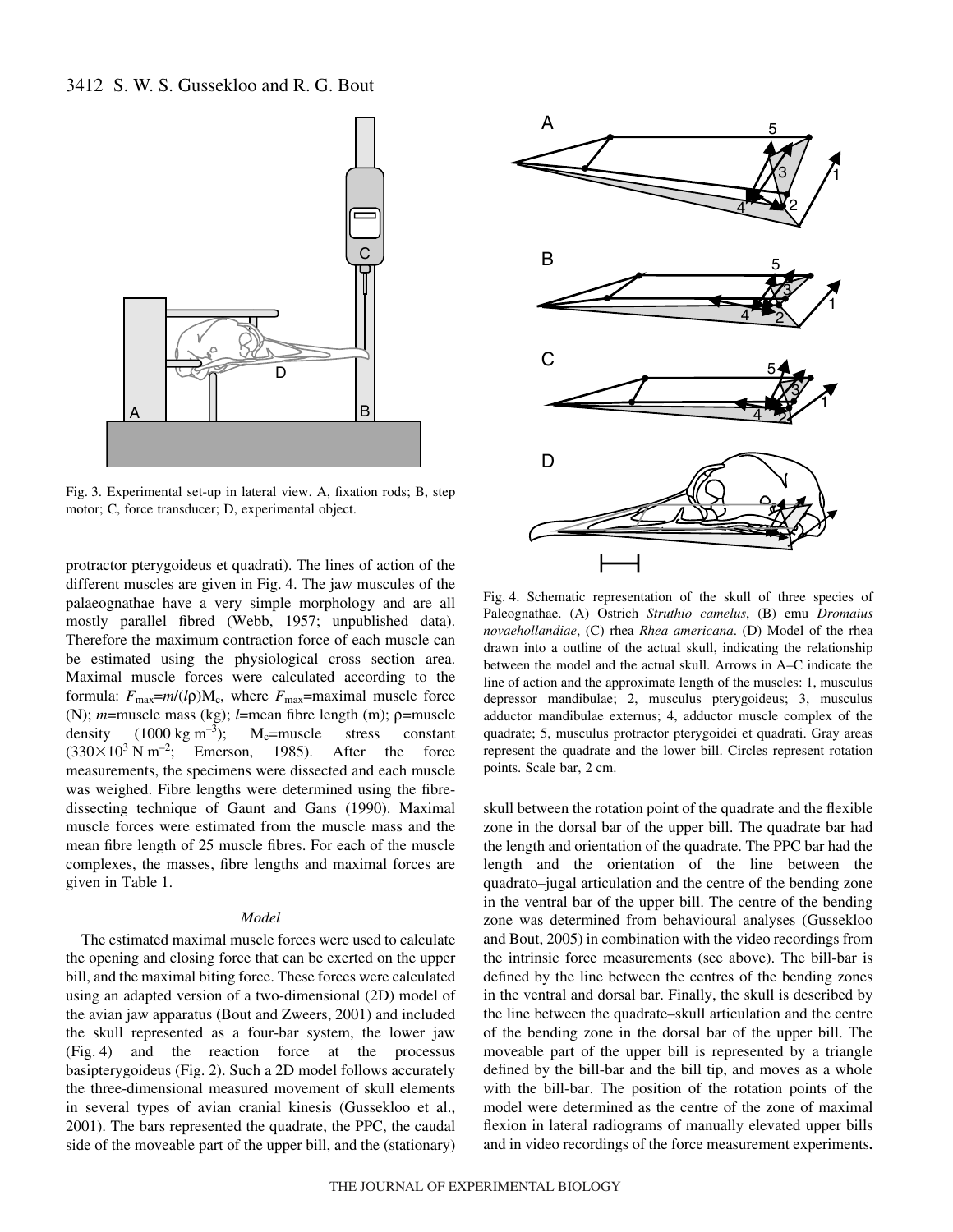|                      | Adductor           |                    |                     |                   | Adductor           |
|----------------------|--------------------|--------------------|---------------------|-------------------|--------------------|
|                      | mandibulae         | Pterygoid          | Depressor           | Protractor        | quadratum          |
|                      | complex            | muscles            | mandibulae          | quadratum         | complex            |
| Struthio $(N=3)$     |                    |                    |                     |                   |                    |
| Mass(g)              | $4.2 \pm 0.9$ (6)  | $6.8 \pm 0.7(6)$   | $6.4\pm0.9(6)$      | $1.0\pm0.2$ (6)   | $2.3 \pm 0.1$ (6)  |
|                      | $2.6 \pm 0.2$ (6)  |                    |                     |                   |                    |
| Fibre length (mm)    | $16.4\pm4.6(6)$    | $16.6\pm4.2(6)$    | $44.0 \pm 11.4$ (6) | $7.6\pm2.4(5)$    | $12.4\pm4.7(6)$    |
|                      | $14.8 \pm 5.3(6)$  |                    |                     |                   |                    |
| Maximal force (N)    | 96±48(6)           | $147\pm57(6)$      | $51.5 \pm 15.7(6)$  | $47\pm24(5)$      | $72\pm36(6)$       |
|                      | $68\pm31(6)$       |                    |                     |                   |                    |
| Total max. force (N) | 164                |                    |                     |                   |                    |
| Dromaius $(N=2)$     |                    |                    |                     |                   |                    |
| Mass $(g)$           | $1.9\pm0.1(4)$     | $4.0\pm0.1(4)$     | $3.8 \pm 0.0$ (4)   | $1.2\pm0.0$ (4)   | $1.8 \pm 0.1$ (4)  |
|                      | $1.1\pm0.0(4)$     |                    |                     |                   |                    |
| Fibre length (mm)    | $16.0 \pm 1.2$ (4) | $18.8 \pm 0.6$ (4) | $24.4\pm0.3$ (4)    | $9.0\pm0.6(4)$    | $17.5 \pm 0.4$ (4) |
|                      | $12.5 \pm 0.5$ (4) |                    |                     |                   |                    |
| Maximal force (N)    | $40\pm3.9(4)$      | $70\pm0.5(4)$      | $51\pm0.1(4)$       | $43\pm3.0(4)$     | $35\pm0.5(4)$      |
|                      | $28\pm0.0(4)$      |                    |                     |                   |                    |
| Total max. force (N) | 68                 |                    |                     |                   |                    |
| $Rhea (N=2)$         |                    |                    |                     |                   |                    |
| Mass $(g)$           | $2.2 \pm 0.2$ (4)  | $3.2\pm0.4(4)$     | $2.0\pm0.2$ (4)     | $0.5 \pm 0.3$ (2) | $0.6 \pm 0.4$ (4)  |
|                      | $1.4\pm0.1(4)$     |                    |                     |                   |                    |
| Fibre length (mm)    | $9.1 \pm 0.3$ (4)  | $8.7\pm0.9(4)$     | $28.1 \pm 2.8$ (4)  | $5.4 \pm 1.2$ (4) | $5.8 \pm 1.2$ (4)  |
|                      | $4.8 \pm 1.1$ (4)  |                    |                     |                   |                    |
| Maximal force (N)    | $80\pm8.5(4)$      | $123\pm 24(4)$     | $23.9\pm4.7(4)$     | 36±13(2)          | $32\pm 15(4)$      |
|                      | $95\pm25(4)$       |                    |                     |                   |                    |
| Total max. force (N) | 175                |                    |                     |                   |                    |

Table 1. *Mass, fibre length and maximal muscles forces of the five large muscle complexes in the skull* 

The Adductor mandibulae complex consists of two parts with unequal fibre lengths but with similar lines of action. The total force of these parts is combined as 'Total max. force'.

Values of both mass and fibre lengths are means (number of muscles used).

The lengths of the elements of the four bar system were measured in lateral radiograms. Orientations of muscles were estimated in lateral radiograms from the known position of origo and insertio of the muscles. The lower jaw articulates around the quadrato–mandibular articulation and is in its rest position in all calculations, which is in agreement with the situation when feeding on green plant material, comprising 90% of the natural diet of the rhea (Martella et al., 1996). All forces were calculated assuming static equilibrium.

Several forces were calculated using the model. (1) The opening force of the upper bill (Elev. UB), defined as the force at the bill tip (perpendicular to the long axis of the beak) necessary to balance the maximal force of the upper bill opener muscle (musculus protractor pterygoideus et quadrati). (2) The closing force of the upper bill (Depr. UB), defined as the force at the bill tip (perpendicular to the long axis of the beak) necessary to balance the total muscle force generated by muscles depressing the upper bill only (musculus pseudotemporalis profundus, musculus adductor mandibulae ossis quadrati and musculus pterygoideus). This force was calculated with the bills in rest position but also for an elevation of the upper bill of  $10^{\circ}$ . (3) The maximal biting (jaw closing) force (Max. close) was calculated as the maximal

force acting on a food item of  $0 \text{ mm}$  (very thin) at the beak tip (closing muscles of upper and lower bill combined). The first calculation is an indication of the amount of muscle force that can be used to intentionally elevate the upper bill, the second is an indication of the muscle force available to counteract external forces that might elevate the upper bill, and the third gives an indication of total biting force. The calculations also included the reaction force of the processus basipterygoideus (Fig. 2). This process is absent in many other species, but has a characteristic morphology in Palaeognathae (McDowell, 1948). It blocks caudal movement of the PPC when the PPC is in its resting position. The combinations of muscle forces required for the maximal jaw forces were found iteratively. Since no left–right asymmetries were found in the natural feeding behaviour (Gussekloo and Bout, 2005), all forces were calculated for a left–right symmetrical muscle force pattern.

### **Results**

### *Bending zones*

Bending zones are only considered effective when they are present caudal to the rostrum maxillae and rostral to the nasal process of the maxillae (Fig. 1). The position of the nasal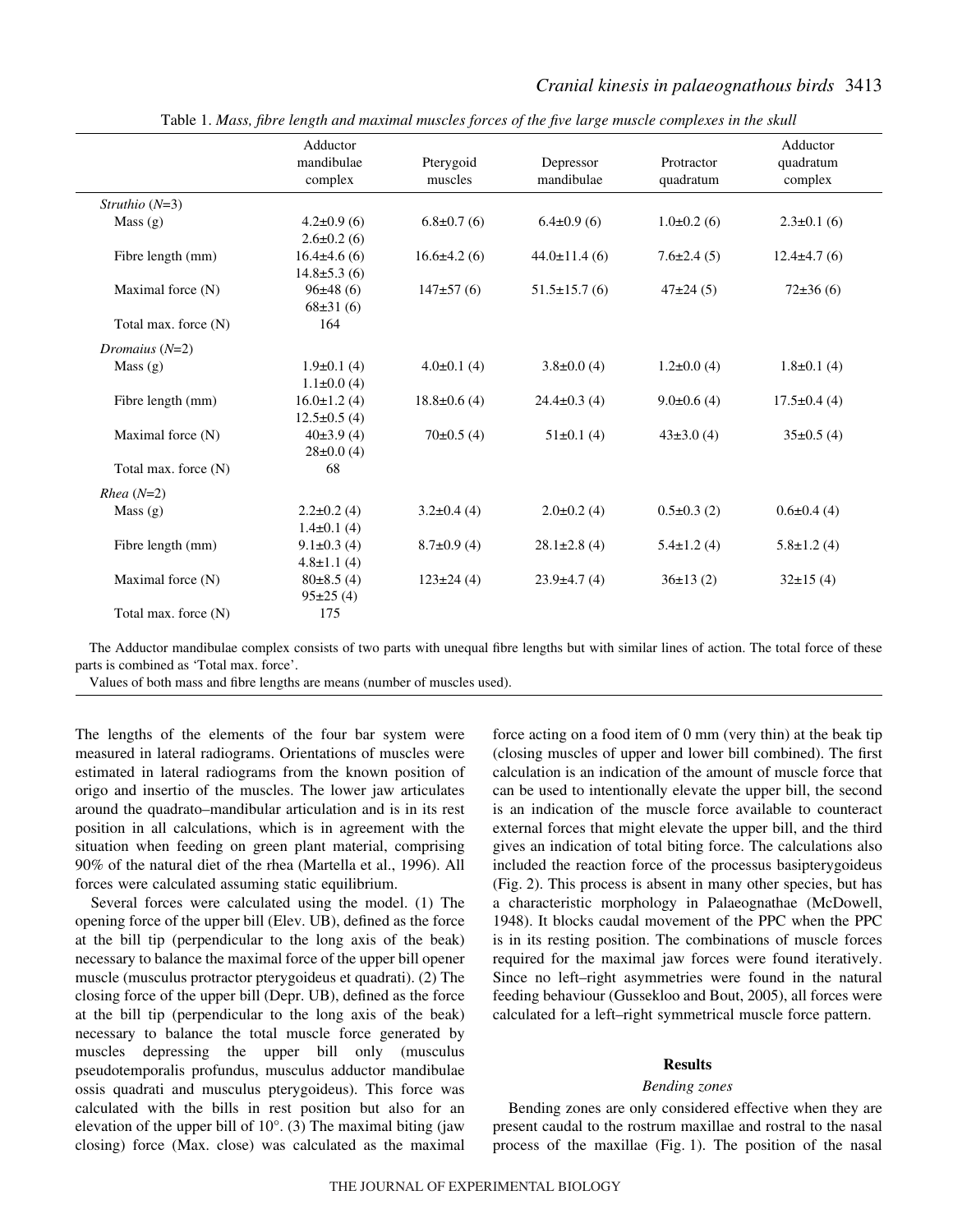# 3414 S. W. S. Gussekloo and R. G. Bout

process is chosen as the caudal border of the bill. In some species the rostrum parasphenoidale extends beyond the caudal limit of the upper bill, and the most rostral point of the rostrum parasphenoidale is then taken as the most caudal position of an effective bending zone. Outside these borders the bill is unable to bend because both the rostrum maxillae and the rostrum parasphenoidale are very thick and rigid.

In rhynchokinetic birds with known functional bending zones, such as *Calidris*, a clear bending zone can be recognised as an area of low relative thickness in the rostral part of the dorsal and ventral bar (Figs 5, 6). These zones of reduced thickness coincide accurately with the position of the bending zones as determined from behavioural data (Gerritsen, 1988; arrows in Figs·5, 6) indicating a direct link between the slender zones and bending.

In *Rhea* (Fig. 7) and *Struthio* (Fig. 8), the thinnest part in the dorsal bar is located directly caudal to the rostrum maxillae and is relatively small. This position agrees with neither the



Fig. 5. Bending zones in the upper bill elements of the purple sandpiper *Calidris maratima*. Relative thickness of the dorsal bar (A) and ventral bar (B) *vs* the distance from the bill tip. Lines are Lowess fits indicating average relative thickness. In this and subsequent figures, vertical broken lines where shown indicate morphological characters of the bill: (a) caudal border of the rostrum maxillae, (b) rostral point of the rostrum basisphenoideus, (c) position of the lateral bar (b and c not present in this species). Arrows indicate the position of the bending zones as observed during experimental manipulation of the upper bill or from kinematical analysis.

bending zones found in the bending experiments of the upper bill (see arrows in Figs 7, 8) nor the location suggested by other authors (Hofer, 1954; Simonetta, 1960; Bock, 1963), nor with the behavioural observations (Gussekloo and Bout, 2005). In *Dromaius* (Fig.·9), the dorsal bar is relatively thick near the rostrum maxillae and becomes thinner to caudal. This suggests that the bar would bend far more caudal than is expected from the observed position of the bending zone. In fact, bending of the caudal part is impossible due to the presence of a thick rostrum parasphenoidale. The position of the thinnest zones in the ventral bars is for all palaeognathous species also situated caudal of, or at the most rostral point of, the rostrum parasphenoidale. This again indicates that these thin zones cannot be bending zones. The difference in position of the areas of low thickness is also remarkable. While in the *Calidris* species thin areas in the dorsal and ventral bar are located at an almost equal distance from the bill tip, such a relationship is absent in the Palaeognathae. In palaeognaths no discrete zone is seen where both the ventral and dorsal bar show locally reduced thickness, indicating that no clear bending zone is present in the upper bills of this taxon.

#### *Intrinsic force measurements upper bill*

The forces at the bill tip necessary to elevate the upper bill are relatively small (Fig. 10). Within the physiological



Fig. 6. Bending zones in the upper bill elements of the sanderling *Calidris alba*. See Fig. 5 for details (b and c not present in this species).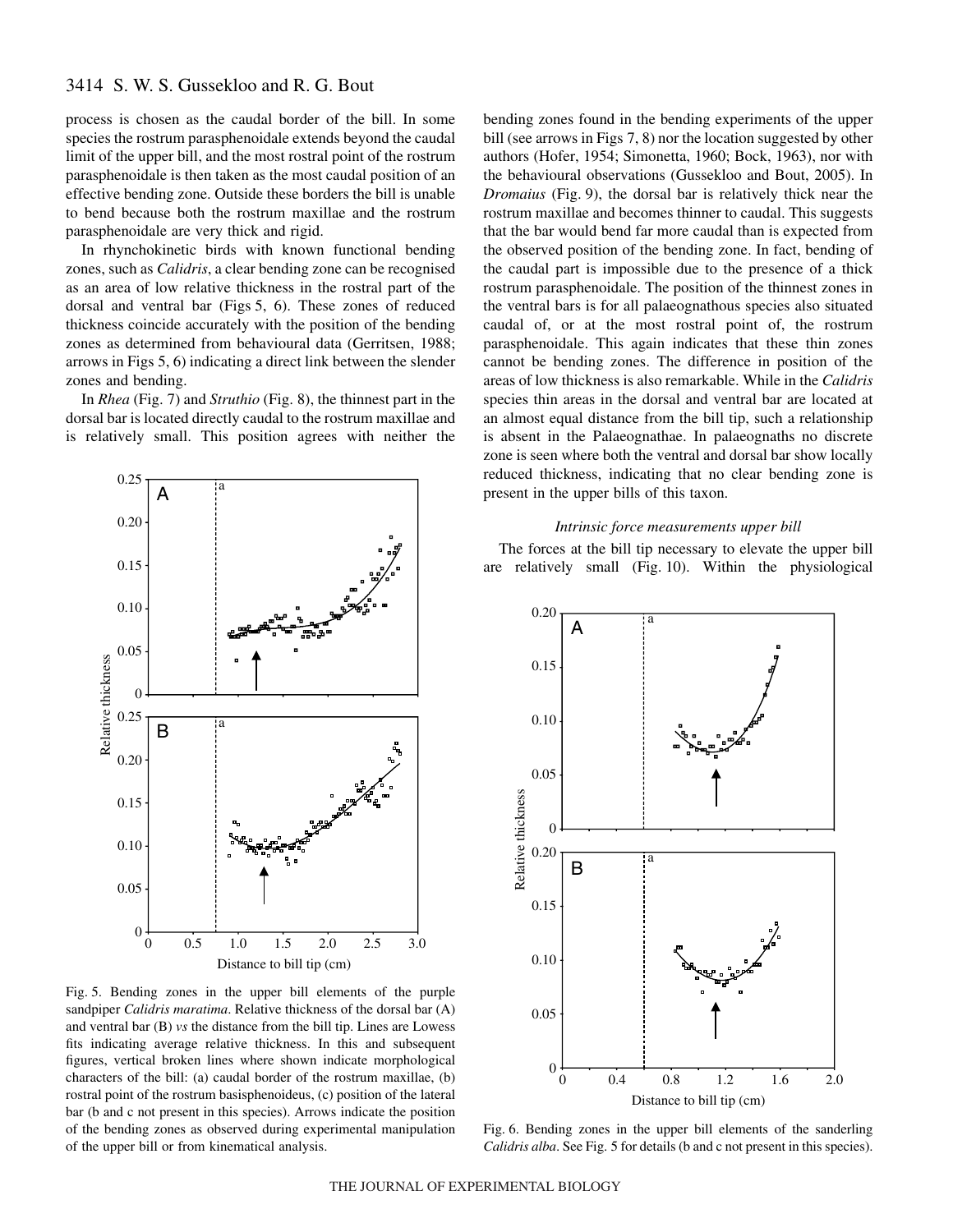elevation range (0–10°; Gussekloo and Bout, 2005) the forces increase almost linearly. The rhea and ostrich show similar resistance to bending. From Fig. 10 it is clear that the upper bill of the emu resists bending more than in the other two species.

When we consider the thickness of the ventral and dorsal bars of the upper bill of the different palaeognathous species (Figs  $7, 8, 9$ ), it is clear that the thickness of the dorsal bar is related to the measured bending forces. The emu has on average the thickest dorsal bar (Fig. 9) and the highest resisting forces to elevation (Fig. 10), while the ostrich and rhea have thinner bars, which require lower bending forces.

### *Opening and closing forces*

Maximal opening and closing forces were calculated using a 2D static force model, which uses estimated maximal muscle forces and the coordinates describing the position of muscles and skull elements. The parameters of the four-bar systems are given in Table 2.

For the calculation of the forces the bill tips were considered to be in their rest position, except for depression forces of the upper bill, which were calculated for the rest position and for 10° elevation. The following forces were calculated: (1) the muscle force available for intentionally elevating the upper bill (Elev. UB), (2) the muscle force available for counteracting external forces that might unintentionally elevate the upper bill

Table 2. *Lengths of the elements of the four bar systems* 

|                 | Length $(mm)$ |          |            |      |       |             |  |
|-----------------|---------------|----------|------------|------|-------|-------------|--|
| <b>Species</b>  | Skull         | Ouadrate | <b>PPC</b> | Bill | Angle | Angle<br>UB |  |
| Struthio        | 107.0         | 31.0     | 111.0      | 24.0 | 67    | 49.5        |  |
| <i>Dromaius</i> | 94.0          | 19.0     | 98.0       | 22.0 | 43    | 35.5        |  |
| Rhea            | 89.0          | 16.0     | 87.0       | 15.0 | 55    | 61.5        |  |

For a description of the elements, see text.

Angle Q, angle of the quadrate; Angle UB, angle of the caudal side of the upper bill relative to the skull bar.

(Depr. UB), and the maximal jaw closing force (Max. close). All forces are summarised in Table 3.

The forces available to elevate the upper bill are similar among species. The muscle forces and shape of the four-bar system are also similar, which indicates that all morphologies are equally able to transfer the force of their opener muscle onto the bill tip. Comparison of the opening force with Fig. 10 shows that this muscle force is sufficient for elevation of the upper bill within the physiological range for all species (ignoring the force–length relationships of the muscle and the small change in direction of the muscles as the quadrate swings forward).



Fig. 7. Bending zones in the upper bill elements of the rhea *Rhea americana*. See Fig. 5 for details.



Fig. 8. Bending zones in the upper bill elements of the ostrich *Struthio camelus*. See Fig. 5 for details.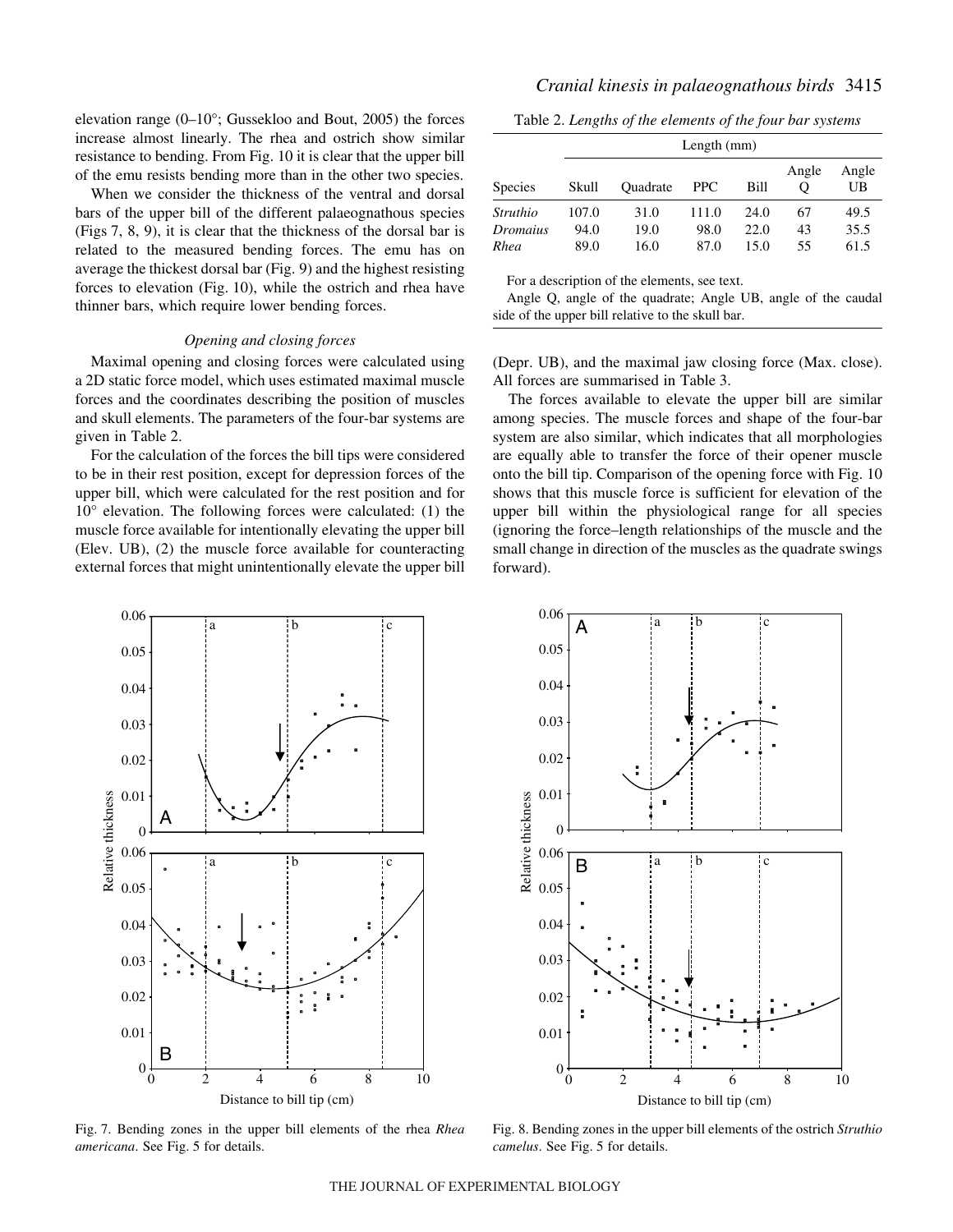# 3416 S. W. S. Gussekloo and R. G. Bout

Table 3. *Maximal forces on the bill tip* 

|                 | Maximal force (N) |                      |                       |            |  |  |
|-----------------|-------------------|----------------------|-----------------------|------------|--|--|
| <b>Species</b>  | Elev. UB          | Depr.<br>$UB$ (rest) | Depr.<br>$UB$ (elev.) | Max. close |  |  |
| <i>Struthio</i> | 19.4              | 35.6                 | $28.2 + 3.0 = 31.2$   | 52.7       |  |  |
| Dromaius        | 30.7              | 8.6                  | $6.7 + 4.5 = 11.2$    | 9.2        |  |  |
| Rhea            | 30.2              | 24.8                 | $13.9 + 3.0 = 16.9$   | 25.8       |  |  |

Values are given for elevation force of the upper bill (Elev. UB), depression force of the upper bill in the rest position [Depr. UB (rest)], depression force with upper bill elevated 10° [Depr. UB (elev.); muscle generated force + passive force upper bill=total force], and the maximal biting force (Max. close).

The calculated depression forces of the upper bill differ among the three species. Both the ostrich and the rhea are capable of producing larger depression forces than the emu. There are no large differences in orientation of the muscles between the species and the low value for the emu is largely explained by its relatively small muscle forces and the acute angle of the quadrate. It must, however, be noted that the emu, which has a relatively low muscle force to counteract external forces, has the highest intrinsic elastic force in the bones to counteract bending (Fig. 10). The comparison of the



Fig. 9. Bending zones in the upper bill elements of the emu *Dromaius novaehollandiae*. See Fig. 5 for details.

depression forces generated in rest and elevated positions show that these forces decrease when the bill is elevated. This decrease is partly compensated by the increase in elastic force from the kinetic hinge.

Biting forces are relatively low. The ostrich produces the largest biting force, which is explained by its relatively short bill, and therefore relatively small moment arm for the bill tip. The relatively low biting forces of the emu are explained by the relatively small mass of the jaw muscles.

### **Discussion**

Several adaptations in the morphology of the skull of Palaeognathae are expected for them to have a fully functional form of rhynchokinesis. These adaptations have been described for other types of rhynchokinesis in neognathous birds (Zusi, 1984; Gerritsen, 1988), and include firstly the presence of bending zones in the dorsal and ventral bar of the upper bill, and secondly the uncoupling of movement of these elements with respect to each other. The uncoupling of the dorsal and ventral bars in neognathous rhynchokinetic birds is achieved through the schizorhinal nostril, in which the dorsal part of the flexible lateral bar of the upper bill is situated caudal to the frontal–nasal hinge (Fig. 1B). In prokinetic and palaeognathous birds the dorsal part of the rigid lateral bar is situated rostral to the nasal–frontal hinge (Fig. 1A,C). While the lateral bar in neognathous rhynchokinetic birds is a continuous bony connection, this bar is reduced to two small bony protrusions from the ventral and dorsal bars connected by a ligament in palaeognathous birds (Fig. 1C; Bock, 1963, 1964; Zusi, 1984). This condition has probably not evolved from the morphology in neognathous rhynchokinetic birds, since the position of the dorsal part of the lateral bar of the



Fig. 10. Reaction force in the upper bill *vs* the elevation angle of the upper bill. Forces were measured in the linear phase and are means  $\pm$  S.D.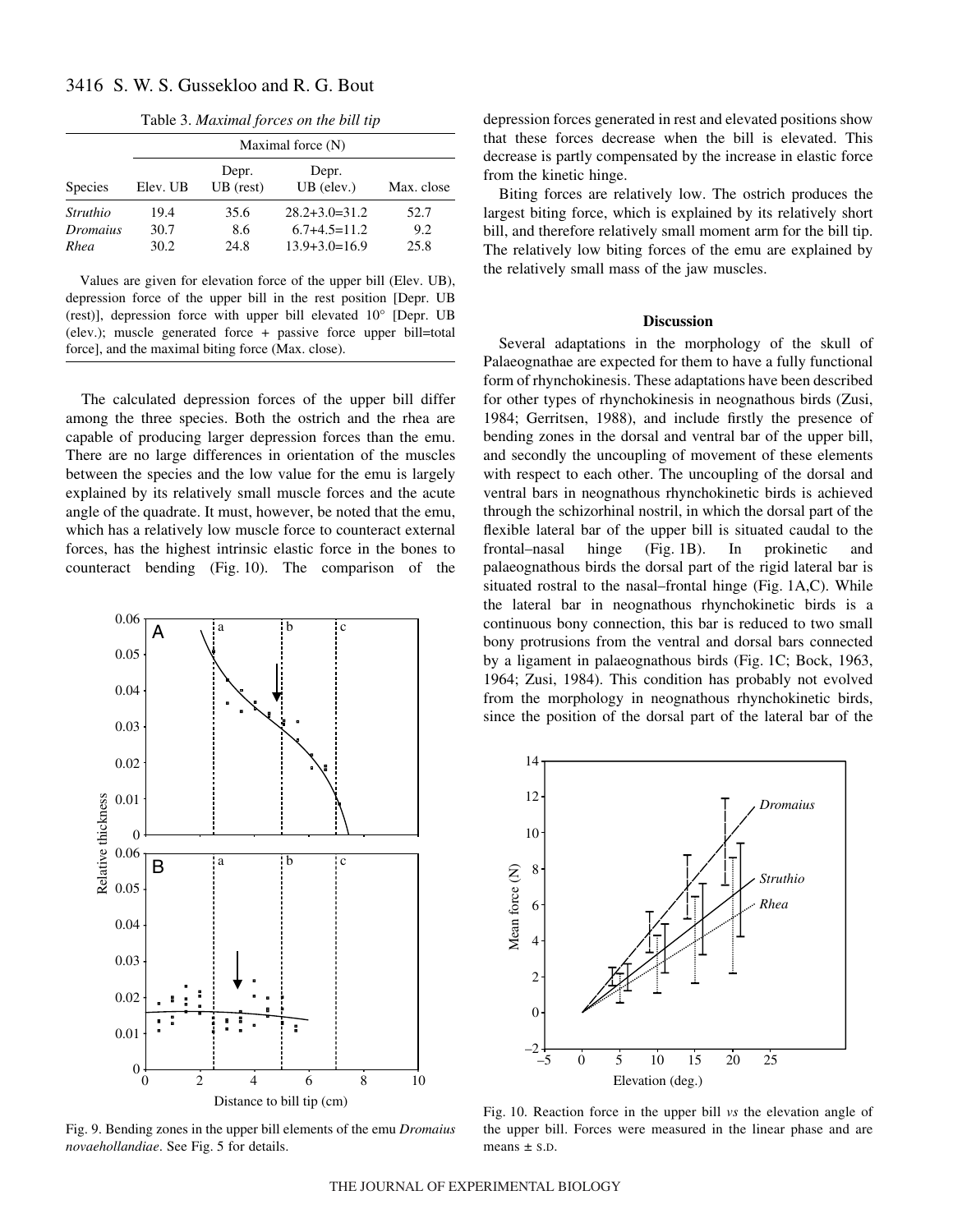palaeognathous nostril strongly resembles that of prokinetic birds (Zusi, 1984). This difference is an indication that neognathous and palaeognathous rhynchokinesis have evolved independently from each other.

Bending zones are clearly recognisable in both the dorsal and ventral bars of the upper bill in *Calidris* species, which are neognathous rhynchokinetic birds. The position of these bending zones coincides with the bending point determined from behavioural analyses (Gerritsen, 1988). The bending zones in the palaeognathous species are not clear, although the bars are relatively more slender than in *Calidris*. All the palaeognathous species analysed in this study have the thinnest zones in the dorsal bar near the caudal or rostral part of the dorsal bar, outside the effective bending limits of the upper bill. This indicates that no clear bending zone is present in the dorsal bar of the Palaeognathae. Although the thickness curve of the ostrich shows some resemblance to that of the *Calidris* species, note that the slender part is directly behind the rostrum maxillae. This rostrum is very thick and semicircular, which makes this region very rigid and difficult to bend. The ventral bar of the Palaeognathae shows a slight decrease in relative thickness, but this is far less pronounced than in the *Calidris* species. Also the position of the thinnest parts of the ventral bars is situated very caudal in the bill, beyond the most rostral part of the very large rostrum parasphenoidale. This bony element protrudes very far rostrally and becomes a part of the upper bill. It is very rigid and opposes bending in the caudal part of the upper bill. As rostral bending in the upper bill is opposed by the rigid rostrum maxillare, and caudal by the rostrum parashenoidal, the area suitable for bending is very small (Figs 7–9). This indicates that bending in the caudal part of the bill will be very limited, and confirms that bending is absent in the caudal part of the bill, as shown in behavioural analyses (Gussekloo and Bout, 2005).

Another feature of a rhynchokinetic skull is the ability to overcome the elastic forces in the upper bill as a result of bending by muscle force. As shown here, the forces opposing bending in the upper bill of the Palaeognathae are not very high, which means that bending in the upper bill can easily occur as a result of internal or external forces. The calculated muscle forces for upper bill elevation in palaeognaths are large enough to overcome the intrinsic elastic forces opposing elevation, indicating that self-induced elevation of the upper bill (induced kinesis) is possible. However, the elastic forces in the upper bill of the palaeognathous species increase continuously with elevation of the upper bill. This linear increase in resistance seems significantly different from the force reported for (prokinetic) finches (Nuijens and Bout, 1998), where the resistance to upper bill elevation is close to zero over most of the physiological elevation trajectory but then starts to increase exponentially. Since upper bill resistance is very low in prokinetic birds it can be hypothesized that the bill of the palaeognathous species is not optimised for selfinduced movement.

On the basis of the findings in this paper, we conclude that the total configuration of the bony elements is not adapted to

large bending in the upper bill, even though bending does occur in the upper bill of palaeognathous species (Gussekloo and Bout, 2005). The relatively high resistance of the upper bill compared to prokinetic birds, and the lack of clear bending zones, indicate that the morphology of the Palaeognathae is not 'designed' for elevation of the upper bill. This implies that the function of cranial kinesis in palaeognathous birds is not the same as in neognathous rhynchokinetic birds, such as the Charadriiformes. The bending in the upper bill of palaeognathous species is more likely to be an unwanted effect of the slenderness of the lateral and dorsal bars.

Our findings on jaw closing force also contradict part of the hypothesis of Zweers et al. (1997). They assume that the presence of a moveable palate, in combination with a large pterygoid muscle, results in higher biting forces. Although there are very few data on biting force in birds it is clear that the biting force calculated here for palaeognaths is very low. Even finches with much lower muscle masses are able to produce forces similar to those found in the ostrich (Simms, 1955; van der Meij and Bout, 2000, 2004).

In our analysis we found that the musculus pterygoideus has very little effect on the biting force. Remarkably, this situation is also seen in lizards, where a large pterygoid muscle is also present, but without any large contribution to biting force (Herrel et al., 1999). The main role of the pterygoid muscle in birds that lack a blocking processus basipterygoideus (e.g. finches) is to balance the retraction component of the adductor muscle, which tends to retract the lower bill and quadrate. In these birds the component of the pterygoid muscles that contributes to jaw closing is relatively small.

In the Palaeognathae the retraction component of the lower jaw closers can be balanced by the reaction force on the processus basipterygoideus. This process blocks caudal movement of the pterygoid and blocks depression of the upper bill beyond the resting position.

Additionally, in the palaeognathous morphology part of the pterygoid muscle does not attach to the mandibula but has its origin on the processus basipterygoideus. The function of this part of the muscle is therefore retraction of the PPC only. The combination of these two features can be used to overcome external forces that might act in such a way that they would elevate the upper bill. Such forces are present during grazing in the Palaeognathae. During grazing leaves are pulled forcefully from plants or the ground by a fast ventro–caudally directed, jerky movement of the head and neck. Such a movement generates external forces varying over time that, due to the low intrinsic elastic forces of the bones, might induce unwanted elevation of the upper bill. The processus basipterygoideus acts as a stabilizer for this varying load. The two main muscle complexes, the lower jaw adductors and the pterygoid muscles, can be continuously maximally active and the caudally orientated component of these muscles pulls the pterygoid tight against the processus basipterygoideus. This will stabilise the upper bill and the muscles do not have to adjust their activity to balance the variable external force on the upper bill. Only if the external force exceeds the intrinsic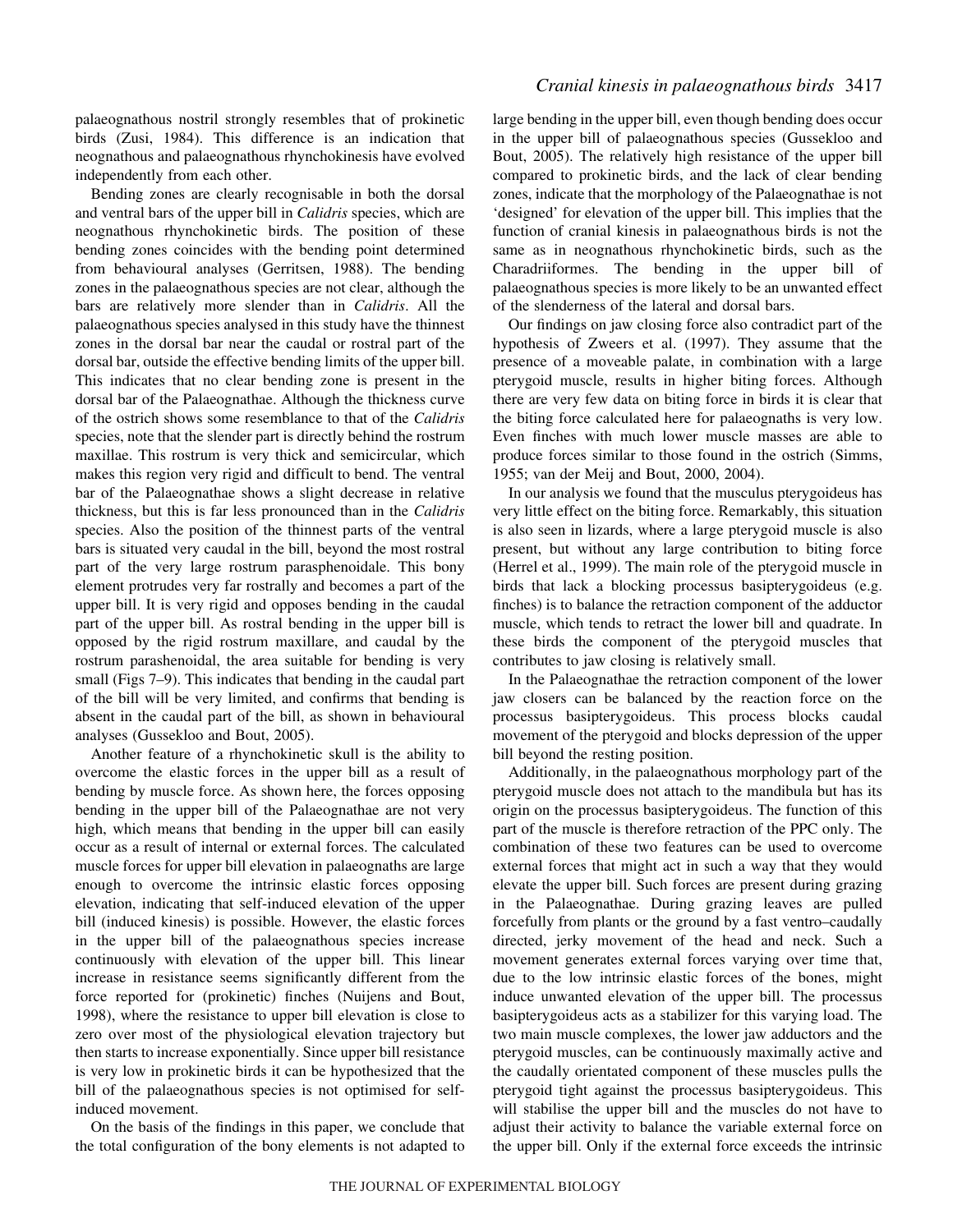elastic force of the bones and the force produced by the pterygoid and adductor muscles will it lift the upper bill, and therefore the PPC complex, from the processus basipterygoideus. Note that the palaeognathous species with the stiffest bony configuration also has the weakest muscles and *vice versa*, which seems to indicate a trade-off between rigidity of the bills and jaw muscle force; in other words, a rigid configuration needs less muscle power to stabilise the upper bill, while weak configurations need muscles to stabilise the bill.

It has generally been accepted that the morphology of the palaeognathous PPC is related to rhynchokinesis (Bock, 1963; Hofer, 1954; Simonetta, 1960). Our findings, however, do not support this hypothesis. From the force analysis we conclude that the processus basipterygoideus in combination with the jaw muscles acts as a stabilizing mechanism that helps to resist varying external forces that might otherwise elevate the upper bill. The idea that the large pterygoid muscle in combination with the processus basipterygoideus acts as a stabilising mechanism is also confirmed by the overall configuration of the skull. A large rostrum parasphenoidale is found in combination with an almost completely ossified palate, with very broad bones. In neognathous birds the bones tend to be more slender, especially when no muscles are attached to it. The overall configuration seems to reflect a demand for stabilising of the upper bill and enlarging the amount of bone in the palatal region.

Plausible evolutionary scenarios to explain the morphology of the skull of the Palaeognathae are difficult to postulate. The ancestor of the Palaeognathae was probably a small, flying, species with a kinetic skull and a morphology similar to that of the present day Tinamiformes. A reduction of the lateral aspect of the skull, as observed in the Palaeognathae, can already be observed earlier in evolution with the increased fenestration of the vertebrate skull (Zweers et al., 1997). The ability to fly may have contributed to a further reduction of head weight, e.g. the bony elements of the skull. Although the Palaeognathae became secondary flightless it would still be advantageous to keep the total weight of the skull on top of the long neck as low as possible, especially considering the large increase in size of these species. To reduce weight a further reduction in bony elements may have occurred, mainly in the lateral cranial bars (lateral bar of the upper bill, pre- and postorbital bones). One possible selective force favouring a kinetic upper beak may be that simultaneous movement of the upper and lower jaw increases the speed of opening and closing. This would be advantageous for species feeding on active prey (see Herrel et al., 2000). On the other hand, for tearing of plant material an akinetic upper jaw seems more suited. Forces acting against external loading would not be generated by muscles but by the bony material of the skull. This seems in agreement with the observation that cranial kinesis is strongly reduced in lepidosaurs that use their tongue to catch prey or feed on plant material (Arnold, 1998). When Palaeognathae shifted their diet to a largely herbivorous one, the skull needed reinforcement for the upper bill to resist unwanted bending due to external forces. This was achieved by reinforcement of elements in the ventral aspect of the skull (PPC), and the loss of bending zones. Both skull mass and the fact that part of their diet is still made up of insects and small vertebrates, might contribute to the preservation of cranial kinesis, but without detailed knowledge of the feeding mechanism and external forces acting on the skull it not clear why Palaeognaths do not reinforce the ventral and dorsal bar of the upper beak until it becomes akinetic.

We thank Yvonne de Man and Helen Jongeneel for performing the dissections necessary for determining maximal muscle forces and Merijn de Bakker for staining the ostrich bill.

#### **References**

- **Arnold, E. N.** (1998). Cranial kinesis in lizards. Variation, uses and origins. *Evol. Biol.* **30**, 323-357.
- **Bock, W. J.** (1963). The cranial evidence for Ratite affinities. *Proceedings of the XIIIth International Ornithological Congress* (ed. C. G. Sibley, J. J. Hickey and M. B. Hickey), pp. 39-54. Baton Rouge, FL: American Ornithologists' Union.
- **Bock, W. J.** (1964). Kinetics of the avian skull. *J. Morphol.* **114**, 1-42.
- **Bout, R. G. and Zweers, G. A.** (2001). The role of cranial kinesis in birds. *Comp. Biochem. Physiol.* **131A**, 197-205.
- **Bradbury, P. and Keith, C. G.** (1990). Connective tissues and stains. In *Theory and Practice of Histological Techniques*, 3rd edn (ed. J. D. Bancroft, A. Stevens and D. R. Turner), pp. 119-142. Edinburgh, London, Melbourne and New York: Churchill Livingstone.
- **Bühler, P.** (1981). Functional anatomy of the avian jaw apparatus. In *Form and Function in Birds*, Vol. 2 (ed. A. S. King and J. McLelland), pp. 439- 468. London: Academic Press.
- **Cracraft, J.** (1974). Phylogeny and evolution of the Ratite birds. *Ibis* **116**, 494-521.
- **Emerson, S. B.** (1985). Jumping and leaping. In *Functional Vertebrate Morphology* (ed. M. Hildebrand, D. M. Bramble, K. F. Liem and D. B. Wake), pp. 58-72. Cambridge: Harvard University Press.
- **Gaunt, A. S. and Gans, C.** (1990). Architecture of chicken muscles: short fibre patterns and their ontogeny. *Proc. R. Soc. Lond. B* **240**, 351-362.
- **Gerritsen, A. F. C.** (1988). Feeding techniques and the anatomy of the bill in sandpipers (*Calidris*)*.* Thesis, Leiden University, The Netherlands.
- **Gussekloo, S. W. S. and Bout, R. G.** (2005). The kinematics of feeding and drinking in palaeognathous birds in relation to cranial morphology. *J. Exp. Biol.* **208**, 3395-3407.
- **Gussekloo, S. W. S. and Zweers, G. A.** (1999). The paleognathous pterygoid–palatinum complex. A true character? *Neth. J. Zool.* **49**, 29-43.
- **Gussekloo, S. W. S., Vosselman, M. G. and Bout, R. G.** (2001). Threedimensional kinematics of skeletal elements in avian prokinetic and rhynchokinetic skulls determined by roentgen stereophotogrammetry. *J. Exp. Biol.* **204**, 1735-1744.
- **Herrel, A., Spithoven, L., van Damme, R. and de Vree, F.** (1999). Sexual dimorphism of head size in *Gallotia galloti*: testing the niche divergence hypothesis by functional analyses. *Funct. Ecol.* **13**, 289-297.
- **Herrel, A., Aerts, P. and de Vree, F.** (2000). Cranial kinesis in geckoes: functional implications. *J.·Exp. Biol.* **203**, 1415-1423.
- **Hofer, H.** (1954). Neue Untersuchungen zur Kopf Morphologie. *Acta XI Congressus Internationalis Ornithologici* (ed. A. Portmann and E. Sutter), pp. 104-137. Basel: Birkhäuser Verlag.
- Huxley, T. H. (1867). On the classification of birds; and on the taxonomic value of modifications of certain cranial bones observable in that class. *Proc. Zool. Soc.* **27**, 415-472.
- **Iordansky, N. N.** (1990). Evolution of cranial kinesis in lower tetrapods. *Neth. J. Zool.* **40**, 32-54.
- **Kooloos, J. G. M., Kraaijeveld, A. R., Langenbach, G. E. J. and Zweers, G. A.** (1989). Comparative mechanics of filter-feeding in *Anas platyrhynchos*, *Anas clypeata* and *Aythya fuligula* (Aves Anserifromes). *Zoomorphol.***108**, 269-290.